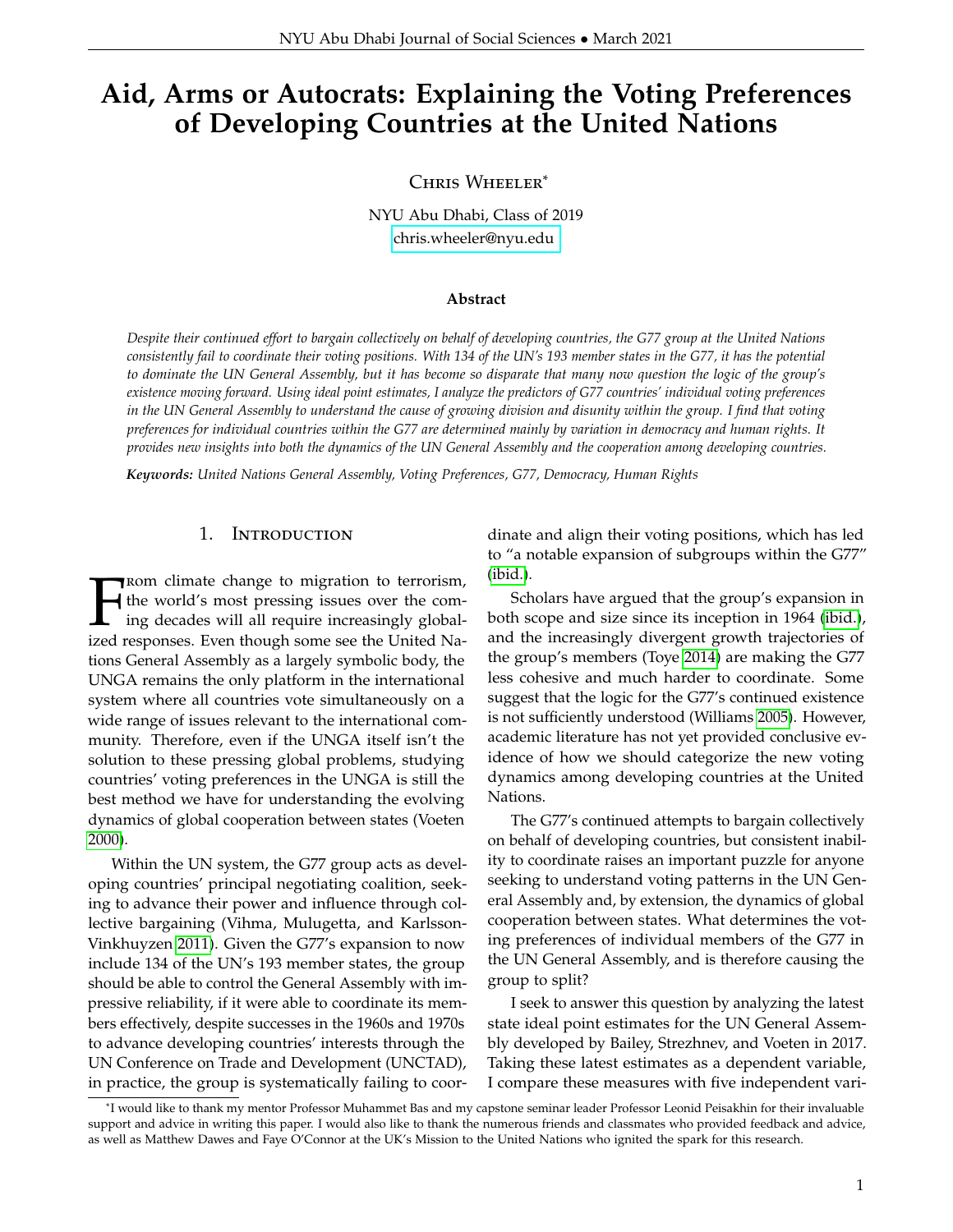ables generated from the literature on the UN voting preferences. I focus on democracy and human rights, economic development, US foreign aid, choice of military supplier, and membership of specific intergovernmental organizations. The finding indicates that variation in levels of democracy and human rights is the best predictor of voting preferences among the G77 group. Through that, I provide updates to the existing literature on UN voting behavior, and extend this literature specifically to the puzzle of voting preferences among members of the G77 group.

After discussing the existing literature on the measurement of the UN voting preferences, changing dynamics of the G77 group, and predictors of how countries vote at the UN, I generate and explain my five main hypotheses. I then analyze the empirical results from these hypotheses, before discussing what these results can show us about how we categorize developing countries at the UN moving forward, and making suggestions for further research.

## 2. Literature Review

## 2.1. Measurement of UN voting preferences

The most recent analysis of voting in the UN General Assembly is Bailey, Strezhnev, and Voeten's 2017 paper, "Estimating Dynamic State Preferences from United Nations Voting Data" (Bailey, Strezhnev, and Voeten [2017\)](#page-10-2). This paper analyses UN voting patterns through its development of a model that accurately identifies substantive changes in state voting preferences at the UN. Relative to previous models that frequently falsely reported shifts in state preferences, when all that had changed was the content of votes, this paper significantly contributes to our understanding of the UN voting patterns.

Many previous models used in UN voting literature (Gartzke [1998;](#page-10-3) Signorino and Ritter [1999\)](#page-10-4) have inferred state preferences or "affinity" between states by examining the percentage of UN General Assembly votes on which two states agree. However, when the agenda of UN votes changes, these "affinity" scores may also change even when states' preferences remain consistent. As Bailey, Strezhnev, and Voeten [\(2017\)](#page-10-2) explain, there could be a situation in which two countries may agree on nine out of ten votes in year one, with one issue that they disagree on. Then, the following year, there may be an additional five votes taking place on the single issue which divide them due to exogenous changes in the agenda of the UN General Assembly beyond any state's control. When examined, the states' percentage of agreement in this case (as has been done previously

in this literature) shows a noticeable reduction in agreement from 90% (9/10) in year one to 64% (9/14) in year two. This signals that the states' foreign policy preferences had shifted considerably and became much less compatible, even though there may still have been zero substantive change in-state preferences. Therefore, previously used models that solely look at affinity may falsely identify changes in state preferences, when all that has occurred is a change in the agenda of the UN General Assembly.

The model from Bailey, Strezhnev, and Voeten [\(ibid.\)](#page-10-2) overcomes this challenge by moving away from using only dyadic comparisons to determine state preferences, and instead uses a dynamic, ordinal spatial model to assess voting preferences along a single dimension. Using item response theory (IRT) models with identical UN resolutions as a bridge for consistency over time, the model generates an ideal point estimate for each member state for each year on a scale from 2 to -2, with one pole occupied by countries such as the US and members of the EU, and the other by 'counter-hegemonic' states such as North Korea, Iran, and Syria (Voeten [2004\)](#page-11-2).

The new model from Bailey, Strezhnev, and Voeten [\(2017\)](#page-10-2) is valuable in terms of ability to understand voting preferences over time for two reasons. Firstly, this development allows us to see more clearly when countries are actually changing in their ideal point position, as opposed to acting consistently relative to a changed agenda. Secondly, we can now also distinguish which country is individually shifting to cause that change, which was previously not discernable when using dyadic measures and gives us far greater opportunities to investigate the causes of individual state voting preferences.

## 2.2. Voting Patterns among the G77 Group

The scarcity of the available literature on the voting trends of the G77 group is part of the motivation for this research. Toye's 2014 assessment of the G77 motivated by the 50 year anniversary of the UN Conference on Trade and Development (UNCTAD) largely questions the G77 rather than provides insights. The paper discusses the "facade of unity for developing countries" which the group provides, and how it has become "so disparate that it cannot hold together" the way it had done previously (Toye [2014\)](#page-10-1).

Other papers analyzing the G77 group and its actions in climate negotiations tell a similar story, with authors concluding that the G77's "increasingly conflicting interests" and "slowly eroding common identity" are causing existential challenges for the group (Vihma, Mulugetta, and Karlsson-Vinkhuyzen [2011\)](#page-10-0), and that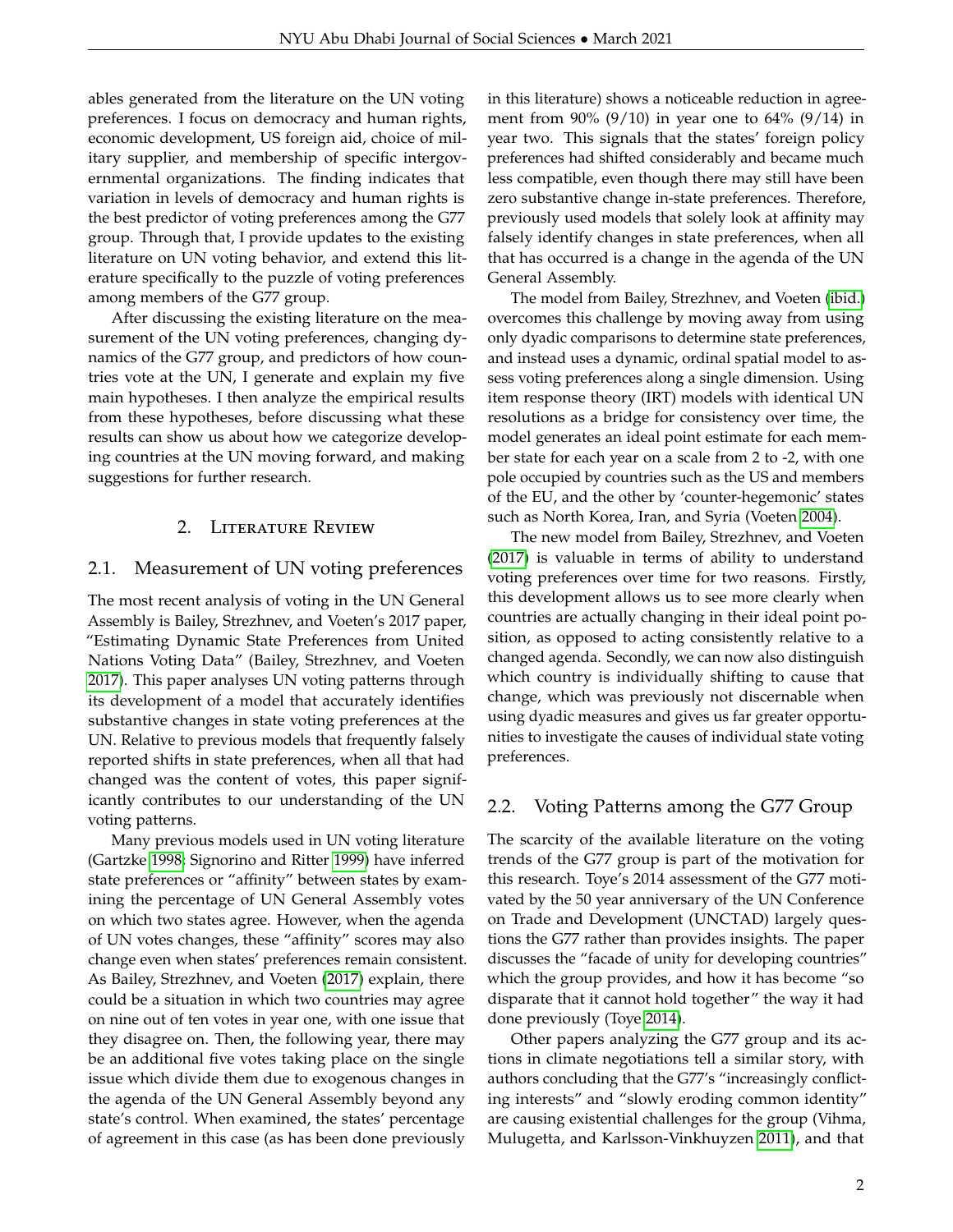the logic behind the G77's continued existence is not well understood (Williams [2005\)](#page-11-1).

The 2011 paper brings insight into the new dynamics of the G77, by identifying a number of subgroups that have appeared during UN climate negotiations (Vihma, Mulugetta, and Karlsson-Vinkhuyzen [2011\)](#page-10-0). Those subgroups have appeared within the G77 based on regional (African Union), economic (Least Developed Countries), ideological (Bolivarian Alliance), and special interest (OPEC) lines, across a range of UN bodies including the General Assembly. While these may be useful for developing hypotheses for this research, they also show that there is little conclusive evidence or consensus on a systematic way to make sense of the new voting dynamics of the G77 group.

## 2.3. Explaining UN voting patterns:

Scholars have frequently used voting preferences in the United Nations General Assembly both as a dependent and independent variable; either to explain state preferences within the international system, or to explain different aspects of relationships between states such as international trade or the likelihood of conflict. When examining General Assembly voting as a dependent variable (since the end of the cold war), different scholars have found a number of factors to have a significant effect on state preferences at the United Nations. While studies have varied in their methodologies, the five most common explanations scholars have presented centre around variation in countries' levels of:

- Democracy and Human Rights
- Economic Development
- Receipt of US Foreign Aid
- Choice of Military Supplier
- Membership of Other Inter-Governmental Organisations (IGOs).

# 2.4. Economic Development

Kim and Russett [\(1996\)](#page-10-5) provides a well-cited explanation of the impact of development levels on the UN voting. It argues that following the end of the Cold War, the 1990s saw a shift in the split of the UN General Assembly from "East-West" to "North-South," with the richer Global North aligning differently to the less developed countries in the Global South.

The theory that levels of development drive voting preferences at the UN fits with Toye's insights about the challenges the G77 group is facing. Toye argues that the breakdown of cohesion among the G77 is caused by the group bifurcating into a range of "elite developed and emerging economies," alongside members who are now "recognised as least developed countries or even as failed states" (Toye [2014\)](#page-10-1). As the result, the increased variation in development levels is driving increased variation in preferences among members of the G77 group.

# 2.5. Democracy and Human Rights

Oneal and Russet (1999), using a dyadic model of affinity between states, argue that democracy is a significant predictor of countries' voting similarities at the United Nations. Gartzke [\(2000\)](#page-10-6) provides caveats to these conclusions, initially raised as a criticism of endogeneity from a previous paper (Gartzke [1998\)](#page-10-3). Still, he concludes that democracy plays a significant role in voting preferences in the UN General Assembly.

Previously, when examining voting preferences in the UN Human Rights Council, scholars have found that "countries with poor human rights records vote systematically differently from those that do not engage in torture" (Hug and Lukács [2014\)](#page-10-7). Given the number of resolutions in the General Assembly relating to human rights, this predictive effect could carry over as an indicator of state preferences in the General Assembly.

The effect of liberalism has been heavily emphasised by papers seeking to explain UN voting preferences. For example, Voeten [\(2000\)](#page-11-0) argued against the conclusions of Kim and Russett [\(1996\)](#page-10-5), stating that the East-West split was still apparent in United Nations voting and has not disappeared as Kim and Russett [\(ibid.\)](#page-10-5) claimed. Voeten [\(2000\)](#page-11-0) added that the General Assembly is better characterized by studying agreement with the US-led liberal order, with "higher GNP and greater degree of democracy both related to more "Western" voting behavior", rather than as divided North-South. While being a direct response to the conclusions of Kim and Russett [\(1996\)](#page-10-5), inclusion of GNP as a major predictive factor in Voeten [\(2000\)](#page-11-0) reiterates the potential for development levels to serve as a predictor of voting behaviour alongside democracy.

Extending this analysis, in 2004, Voeten finds that most states have shifted away from the US, but "states that have become more respectful of domestic civil and political liberties have shifted less" (Voeten [2004\)](#page-11-2). These conclusions indicate that liberalism, democracy and civil liberties in some form may all play a role in predicting voting preferences at the UN.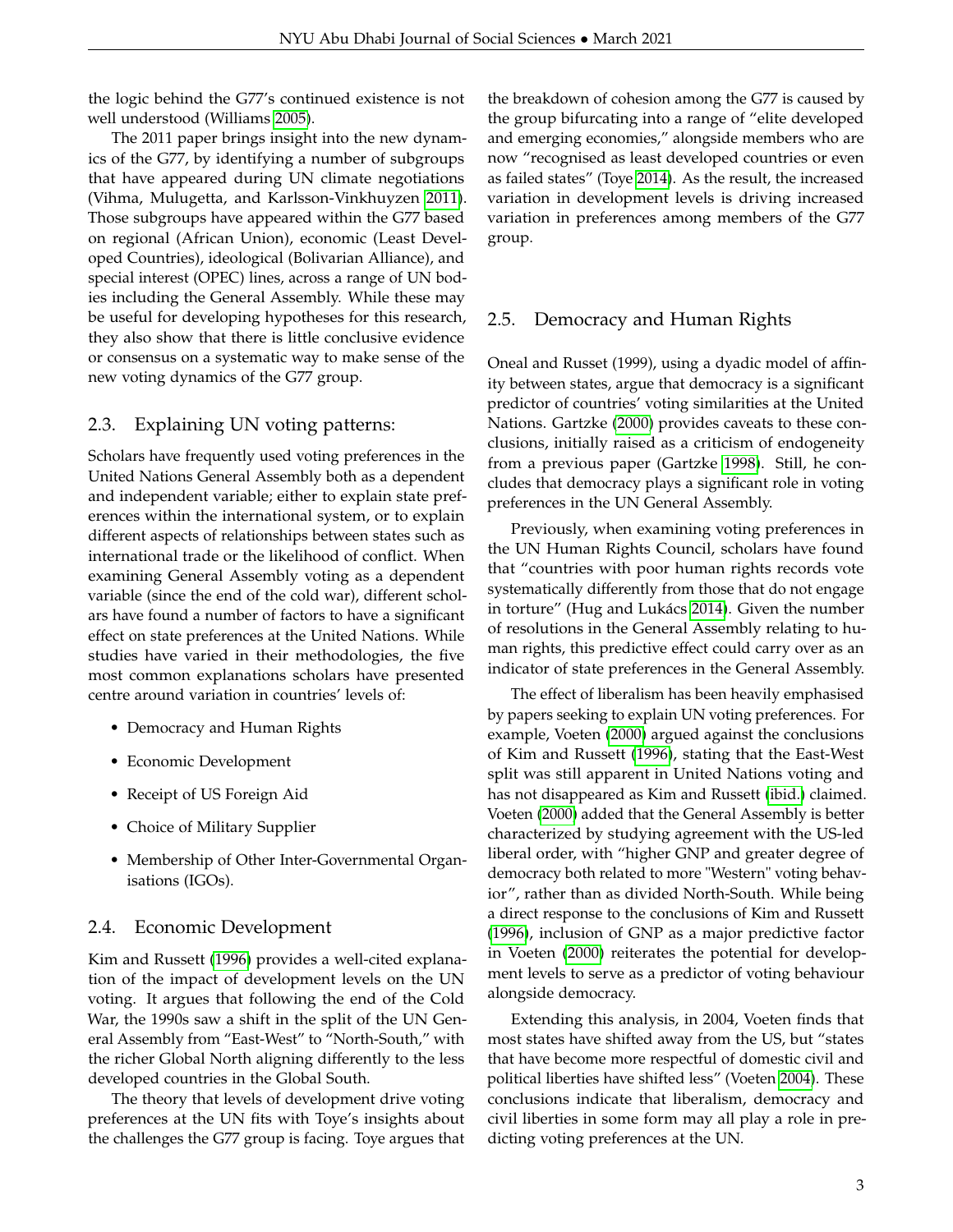#### 2.6. Foreign Aid

Characterising countries in relation to the US liberal order, many scholars have studied the impact of US foreign aid on voting behaviour at the United Nations. Carter and Stone [\(2015\)](#page-10-8) and Dreher, Nunnenkamp, and Thiele [\(2008\)](#page-10-9) found strong evidence that US aid buys voting compliance in the General Assembly over an extended period.

Similarly, Dreher and Sturm [\(2012\)](#page-10-10) found that countries receiving adjustment projects from the IMF and larger non-concessional loans from the World Bank are more likely to vote in line with the US at the United Nations. Finally, according to Hwang, Sanford, and Lee [\(2015\)](#page-10-11) voting compliance with the US among elected members of the Security Council (linked to US aid, World Bank and IMF programs) also carries over into the General Assembly, showing the impact of US foreign aid on state preferences at the UN.

## 2.7. Choice of Military Supplier

Fearon and Hansen [\(2018\)](#page-10-12) produce one of the first papers using the ideal point estimates from Bailey, Strezhnev, and Voeten [\(2017\)](#page-10-2), and find strong correlations between these ideal point estimates and countries' primary weapons suppliers, both during and after the cold war.

Similarly, when looking at network analysis among countries' voting patterns in the UN General Assembly, Pauls and Cranmer [\(2017\)](#page-10-13) find that the identified affinity communities are causally linked to defence cooperation.

This defence cooperation is consistent with Voeten's (year?) findings that the East-West split is still present in the General Assembly, and Fearon and Hansen's findings show that few countries buy weapons both from Western and non-Western suppliers, while very few have changed suppliers since the end of the cold war.

# 2.8. Membership of Other Inter-Governmental **Organisations**

As part of the wider literature on institutional socialisation, Bearce and Bondanella [\(2007\)](#page-10-14) conclude that an increased number of inter-governmental organisation memberships for countries has an effect on the similarity of their voting preferences at the UN. When testing the hypothesis, they find this effect to hold both for regional and global organisations, but only in situations where the organisation has its own bureaucratic and executive organs.

Additionally, when examining the voting preferences of states on specific issues in the UN system, a number of scholars showed membership of other organisations to be crucial. For example, the African Union and Bolivarian Alliance were identified as key subgroups in UN climate negotiations (Vihma, Mulugetta, and Karlsson-Vinkhuyzen [2011\)](#page-10-0) and members of the Organisation for Islamic Cooperation were seen to vote distinctly in the UN Human Rights Council (Hug and Lukács [2014\)](#page-10-7).

The range of factors that have been proven to influence voting in the UN General Assembly demonstrates that the literature has yet to establish a parsimonious, consensus opinion on the predictors of voting in the UN General Assembly. Such analysis can extend the literature focus to a new group which despite their potential to dominate the UNGA, remains understudied.

#### 3. Hypotheses

In terms of hypotheses, each of the aforementioned issues presents a cleavage among the G77 group which has the potential to be salient in terms of effects on Ideal Point Estimates. Therefore, based on the existing literature, I will test the following hypotheses:

*H*1: More economically developed countries will have ideal points closer to the West.

Even though the G77 is designed to collectively represent developing countries, there remains significant variation in the levels of development within the group. For example, Argentina has a GDP per capita of over \$13000, while Togo has a GDP per capita of roughly \$500. Given this stark variation in levels of GDP that indicates development among the group, we could therefore expect that these countries would have different preferences related to the UN's agenda for economic development and trade, with more developed countries within the group having incentives more closely aligned with the richer western liberal democracies .

*H*2: More democratic countries will have ideal points closer to the West

Freedom levels also have the potential to be highly salient for voting preferences at the UN, given the wide variation in levels of human rights and democracy among the G77 group. While some countries such as Ghana or Chile have strong human rights records, other countries such as Saudi Arabia show little regard for any type of human rights or individual freedom. Given the way some of the G77 countries seek to promote and prioritise human rights and democracy alongside western liberal democracies, while others actively seek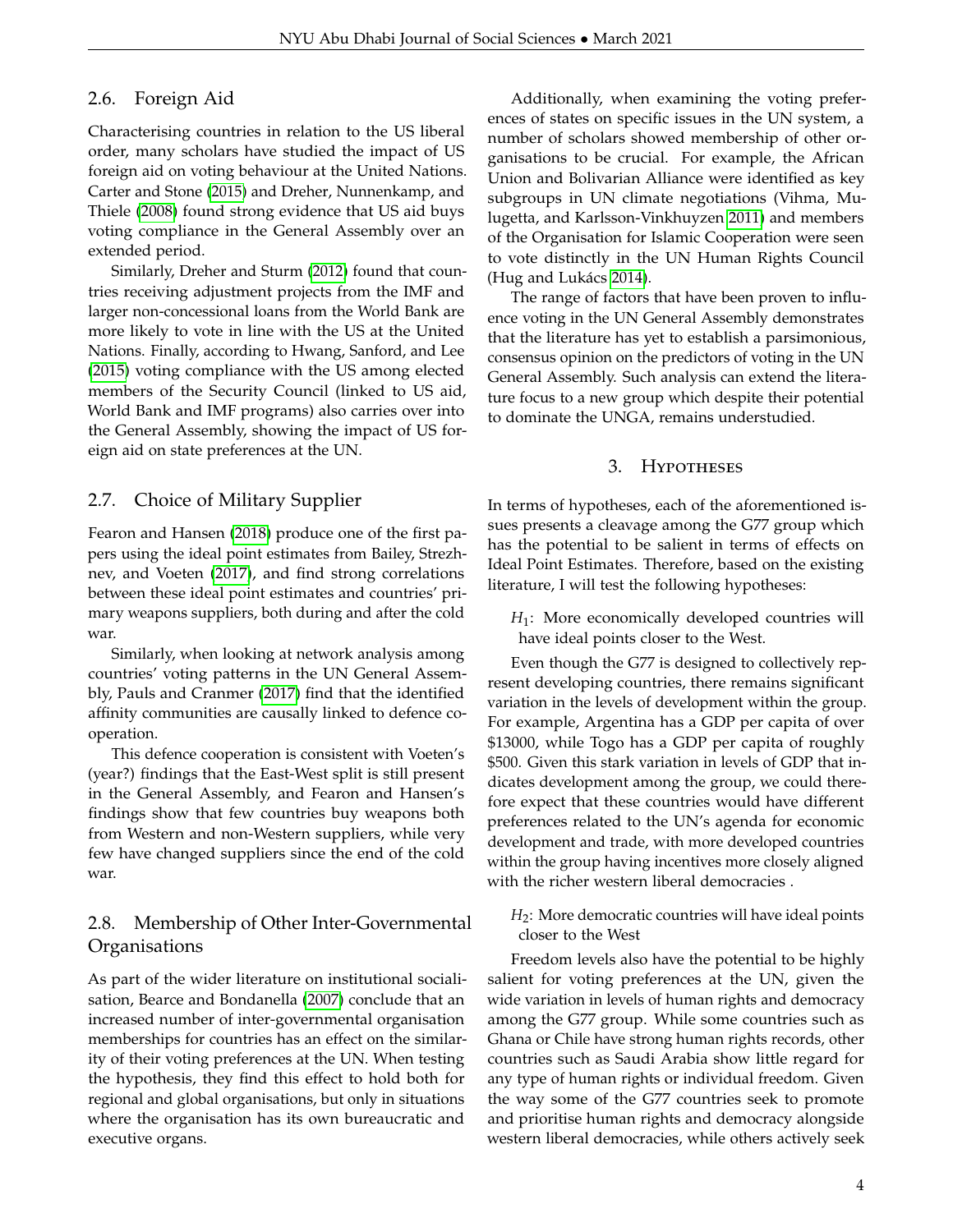to impede any external imposition of human rights norms from bodies such as the UN, increased levels of freedom and democracy could have significant impacts on shifting countries' preferences closer to the western liberal democracies.

*H*<sub>3</sub>: Countries who receive more US foreign aid as a percentage of GDP have ideal points closer to the West.

The concept of transactional aid is something which has appeared in literature around global development and aid flows for some time, especially as developing countries can offer voting compliance at the UN (in return for increased development assistance), without having to relinquish any material resources.

Given that US law requires the US Agency for International Development (USAID) to analyse countries' voting records at the UN as a criterion for disbursing aid, it would make sense that US aid would have an effect on voting preferences among developing countries, with the US gaining more leverage over developing countries as their aid money becomes a larger percentage of the recipient country's GDP.

*H*4: Countries with primarily Western weapons imports will have ideal points closer to the West than countries with primarily Russian or "Other" imports.

If the East-West split present during the cold war still holds in the UN General Assembly, as some scholars have suggested, weapons imports can act as a concise proxy measure to see whether countries are generally Western or non-Western aligned. Given how few G77 countries buy weapons from both the West and Russia or China (who are overwhelmingly the world's biggest suppliers) or change weapons suppliers between these groups, weapons imports serve as a good measure for historical alignment either with or against the West, thereby influencing voting preferences in the General Assembly.

*H*5: Members of the OIC or OPEC will have ideal points further away from the West.

Countries' membership of certain IGOs such as the OIC and OPEC are often very closely linked to their preferences on specific issues and some of these preferences may be in direct opposition to the positions taken by the US and other western liberal democracies. Given that the OIC is deeply opposed to the US on the issue of the Palestinian conflict (which is heavily discussed in the UN General Assembly), and both the OIC and OPEC have been mentioned in the literature as voting distinctly within different parts of the UN system, memberships of these IGOs may impact voting preferences at the United Nations if they are being used as counter-hegemonic balancing mechanisms.

## 4. RESEARCH DESIGN

In order to test these hypotheses, I will need to find appropriate measures for each of my independent variables. Membership of groups like the OIC and OPEC are simple binary measures, so they are the least complicated. For weapons imports I shall use arms transfers data from the Stockholm International Peace Research Institute, and categorise countries based on whether their primary weapons supplier is Western, Russian (East), or other (mostly China or other one-off cases). For levels of development I use GDP per capita from the World Bank, and US foreign aid levels are measured by calculating US foreign aid received as a percentage of total GDP. Finally, for levels of freedom and democracy I use multiple measures – polity scores and scores from Freedom House, which has measures for civil liberties and political rights, as well as an overall freedom status for each country with levels of *Free*, *Partially Free* and *Not Free*.

I then investigate if any of these variables correlate significantly with higher or lower ideal point estimates for countries in the G77 using the ideal point estimates Bailey, Strezhnev and Voeten develop in their 2017 paper, controlling for region and year fixed effects.

In terms of the time frame, I will investigate the voting preferences of the G77 starting from the end of the Cold War in 1989, up until 2015 when the latest ideal point estimates are calculated. Firstly, after 1989 we have much better data availability for my independent variables. Secondly, in terms of applicability to current and future UN voting behavior, going back further than 1989 significantly complicates findings, making it harder to use any results as a meaningful, generalizable predictor for the future.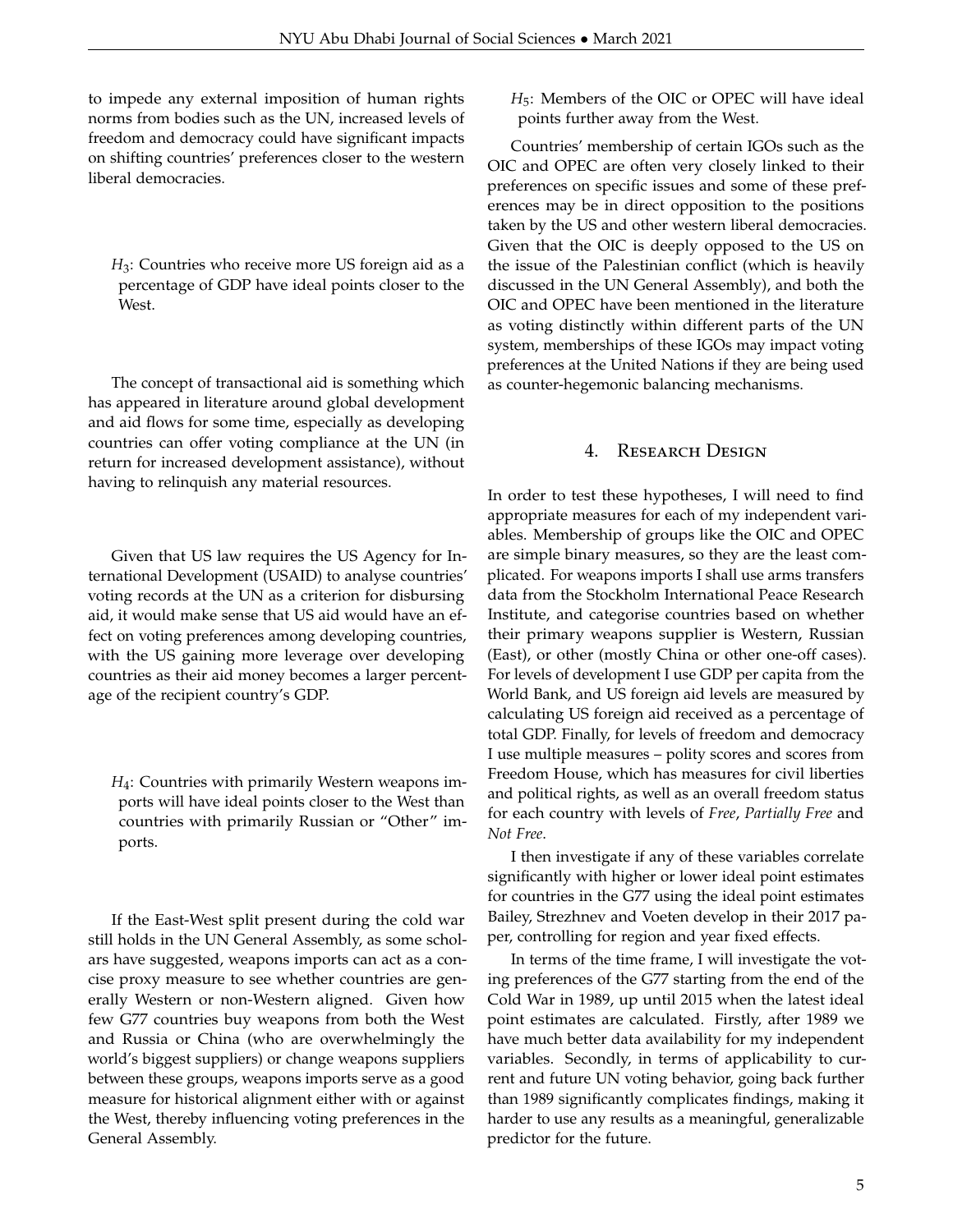#### 5. Results

#### 5.1. G77 Voting Patterns Since 1989

While there is a relatively distinct split between members and non-members of the G77 in terms of ideal point estimates, variations within the G77 group exist.

<span id="page-5-0"></span>

**Figure 1:** *Density plot showing distributions of ideal points for G77 and non-G77 countries.*

The ideal points of the G77 range from slightly above 0 (e.g Argentina, Panama) to -2 (e.g. North Korea, Iran), excluding the outliers of small Pacific island states which consistently vote in line with the U.S. at around 2 (Figure [1\)](#page-5-0). Over the period from 1989 to 2015, the G77 group had a median ideal point estimate of -0.61, a mean of -0.57 (e.g Jamaica and the Philippines), and an interquartile range from -0.32 (e.g. Bahamas and Colombia) to -0.84 (e.g. Uganda and Togo), suggesting the importance of estimating ideal points both inside and outside the interquartile range. Both the mean and the median ideal point for the G77 group are remarkably consistent over the examined time period, with both measures between -0.65 and -0.50, apart from the median rising to -0.47 in 1995.

The variance within the G77 group (Figure [2\)](#page-5-1), however, does differ significantly between years, with periods of higher variance from 2002-2004 and 2011-2013, and low variance from 2007-2009 and 2014-15. Given the way the difference in variance rises and falls, these changes would appear to be in response to specific events such as 9/11, the Iraq war, and the Arab Spring, rather than showing a consistent trend over time, suggesting that we can analyse the voting preferences similarly across the entire time period.

<span id="page-5-1"></span>



# 5.2. Predictors of Country Ideal Point Estimates

Controlling for the other independent variables with region and year fixed effects in a linear regression, Table 1 shows the impacts on ideal points.

Table 1: Predictors of Country Ideal Point Estimates

| Dependent variable:        | <b>Ideal Point Estimate</b> |
|----------------------------|-----------------------------|
| Constant                   | $-0.517***(0.044)$          |
| Partially Free             | $-0.056*(0.023)$            |
| Not Free                   | $-0.237***(0.027)$          |
| Military Supplier - Russia | $-0.134***$ (0.029)         |
| Military Supplier - Other  | $-0.085***(0.022)$          |
| <b>OPEC</b>                | $-0.137***(0.038)$          |
| OIC                        | $-0.201***$ (0.021)         |
| US Foreign Aid as % GDP    | $0.006*$ (0.002)            |
| GDP 1000-5000              | $0.062***(0.022)$           |
| GDP 5000-10000             | $0.108**$ (0.037)           |
| GDP 10000+                 | $-0.024(0.057)$             |
|                            |                             |
| Observations               | 1,387                       |
| R <sub>2</sub>             | 0.39                        |
| Adjusted R2                | 0.381                       |
| Residual Std.Error         | $0.313$ (df=1359)           |
| F Statistic                | $32.57***$ (df = 27; 1359)  |
|                            |                             |

Note: \*p<0.1; \*\*p<0.05; \*\*\*p<0.01

Using the measure of GDP per capita, we see very little link between economic development and the difference in voting preferences among G77 countries in the UN General Assembly. The results for countries with a GDP per capita above \$10000 are the only results that are not statistically significant, which may be a consequence of the low number of observations. The significant results for the changes from a GDP per capita of below \$1000 to \$1000-\$5000 and to \$5000-\$10000 are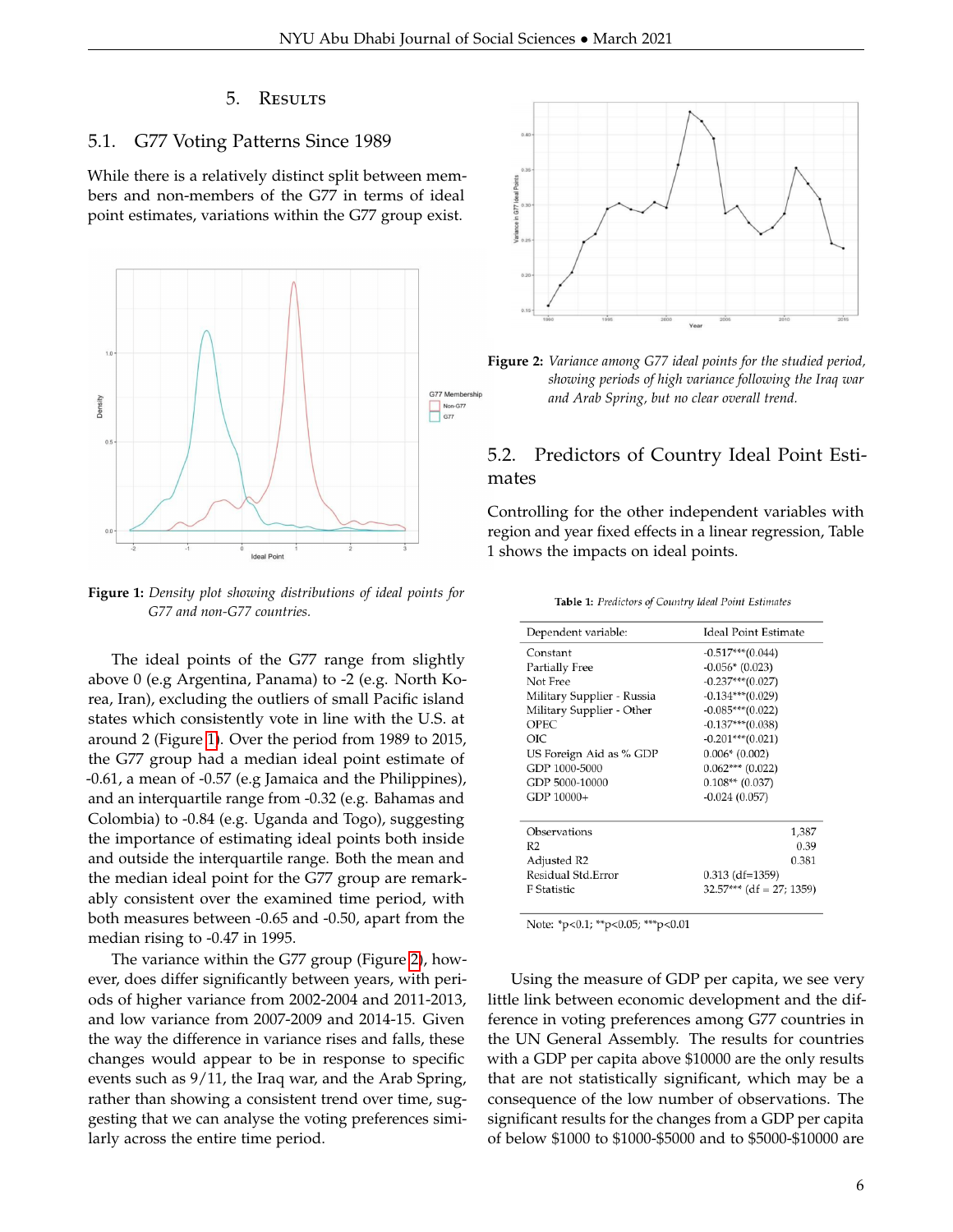in the direction we would expect from the hypothesis, but even a change in GDP per capita from below \$1000 to between \$5000-\$10000 is associated with a very small change in ideal point of 0.108. Similarly, when testing the effect of GDP per capita as a continuous variable against ideal points we observe comparable results––an effect in the direction we would expect, albeit a very small one.

This lack of impact is also illustrated by the fact that a number of countries which experienced significant economic development between 1989 and 2015 saw relatively little change in their ideal points. For example, Vietnam's GDP per capita rose consistently every year from one of the lowest values of \$137 in 1990, to well above the median value (\$1612) for the group to \$2065 in 2014. However, throughout this period, their ideal point stayed relatively still. Similarly, Malaysia saw equally consistent growth from \$2652 in 1990 to \$11183 in 2015, but their ideal points remained between -0.8 and -1.0 for the majority of this period, again indicating that economic growth does not necessarily change a country's voting preferences in the UN General Assembly.

All of the different measures for democracy and human rights seem to show a much stronger link to ideal point estimates than the measures for economic development. While we see a fairly minimal difference between *Free and Partially Free* countries in the regressions, the change from *Free* to *Not Free* is associated with a shift of -0.23 away from the Western end of the scale, controlling for other factors (Figure [3\)](#page-6-0).

<span id="page-6-0"></span>

**Figure 3:** *Boxplots showing the distribution of ideal points for G77 countries which are classed as Free, Partially Free and Not Free.*

Each one-unit increase on the polity score (from -10 to 10) is associated with a positive shift of 0.014 when controlling for the other variables, meaning that across the whole scale, the shift from the most autocratic to the most democratic countries equates to a change of roughly 0.28 in ideal point (Figure [4\)](#page-6-1). It suggests that the shift from the extremes of the polity score produces a result of very similar magnitude and direction as moving from *Free* to *Not Free* on the Freedom House classifications, supporting the validity of these results.

<span id="page-6-1"></span>

**Figure 4:** *Jittered scatterplot of polity scores and the ideal points of G77 countries.*

Looking at specific countries which illustrate this effect, we find that both Myanmar and Mongolia have similar levels of economic development, but Myanmar as a military dictatorship has a polity score that is always below -7, and Mongolia has a polity score of 9 or 10 for every year as a strong democracy. These differences are reflected in the states' ideal point estimates, with Myanmar having an average of -1.24, and Mongolia having an average of -0.29.

When breaking down the Freedom House scores into their constituent measures of political rights (electoral process, functioning of government, and political participation) and civil liberties (freedom of expression and association, rule of law, and individual rights) shown in Figure [5](#page-7-0) and Figure [6,](#page-7-1) we also gain greater insights into the difference in ideal points associated with variation in levels of democracy and human rights.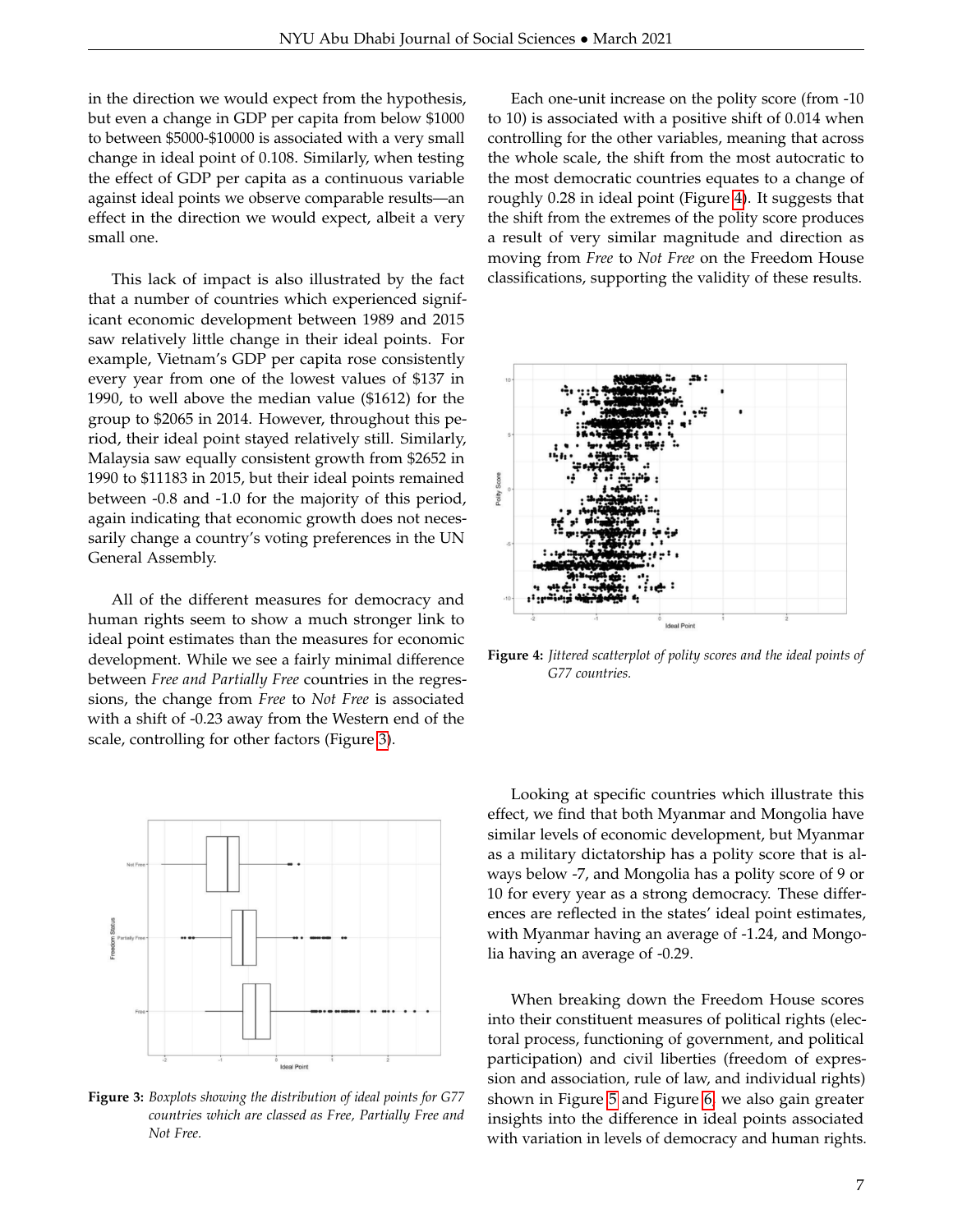<span id="page-7-0"></span>

**Figure 5:** *Boxplots showing ideal point distributions for countries with different political rights scores, again supporting the democracy and human rights hypothesis, but also showing the increased effects for countries with the very worst political rights scores.*

Similar to the small shift between countries classified as *Free* and *Partially Free*, the differences between countries with scores of 1, 2 or 3 (the best scores on the 7 point scale) in terms of ideal points are minimal. However, when moving to the lower end of the scale with worse scores for political rights and civil liberties, the changes for each step become much more distinct.

<span id="page-7-1"></span>

**Figure 6:** *Boxplots showing ideal point distributions for countries with different civil liberties scores, showing the large difference in in ideal points between countries with different levels of civil liberties, and particularly countries who score 7, whose ideal points are disproportionately far away from the West.*

A score of 6 for political rights is associated with a change of -0.17. For civil liberties, we observe a change of -0.21 in ideal point estimate compared to countries with a score of 1 on these measures. However, the changes for the very worst scoring countries are more drastic, with the countries scoring 7 for political rights and civil liberties showing shifts of -0.41 and -0.60 in

ideal point estimates relative to those with the best political rights and civil liberties scores, controlling for other variables. Relative to an interquartile range of 0.52 and a standard deviation of 0.54 for the ideal point estimates, these figures individually show a significant change in ideal point for the most autocratic countries, with the larger shift for countries with scores of 7.

The results suggest that the link between freedom and democracy and ideal point estimate at the UN is not linear. Countries with good human rights and democracy records do vote slightly differently from those with average human rights and democracy records, but hardline autocracies with the worst records vote distinctly differently from all other countries. This is also illustrated by the fact that in the 200 ideal point measures furthest away from the west (country year combinations), the only countries not classified as *Not Free* were Bolivia, Venezuela, and Nicaragua, which are all known for their anti-U.S. agenda. When looking at these two measures without controls, we see a change from 1 to 7 is associated with a shift in ideal point of -0.84 for political rights and -1.11 for civil liberties (both statistically significant), showing a difference of over double the interquartile range for the G77 group.

The results suggest that there is very little link between the amount of U.S. foreign aid received as a percentage of GDP, and the ideal point estimates of developing countries. When controlling for the other variables, the impact of a 1% increase in U.S. foreign aid as a percentage of GDP is 0.006. While this is in the direction we would expect of moving countries closer to the U.S., it means that even if countries had 10% of their GDP from U.S. foreign aid (which generally only occurs for countries recovering from conflict or disasters such as Iraq or Liberia), this would still only have an effect size of 0.05 on their ideal point estimates.

The results for choice of military supplier is compatible with our hypothesis, in terms of a proxy that reflects the historical East-West ideology (Figure [7\)](#page-8-0). Those buying predominantly western weapons have the closest ideal points to the U.S., while countries who have Russia as their main military supplier on average have an ideal point 0.13 points further away than those who buy U.S. weapons. Those who import weapons primarily from some source other than Russia or the West fall in between these two values, with a shift of -0.08 relative to western supplied countries. However, there is also a lot of overlap between these groups, signalling that while military suppliers can explain some of the variations in ideal points, it should not be interpreted in isolation.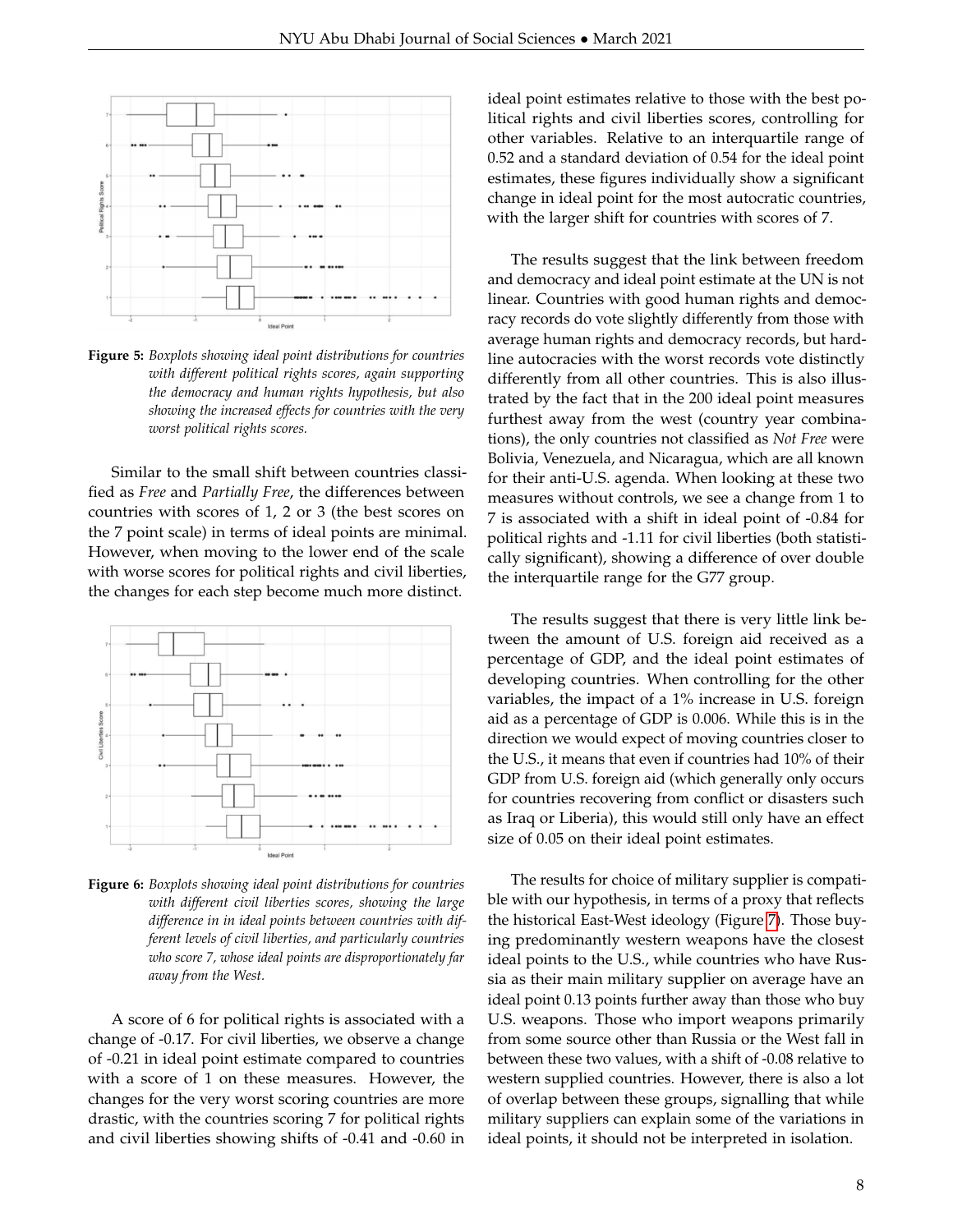<span id="page-8-0"></span>

**Figure 7:** *Boxplots showing the ideal points for countries with different primary military suppliers, supporting our hypothesis that countries who buy from the West vote more in line with the West, but also showing a large overlap between groups.*

Membership of the OIC and OPEC both have a significant effect on ideal point estimates in the direction we expected, moving their members' ideal point estimates away from the Western end of the scale. Membership of the OPEC is associated with a -0.13 point shift, and membership of the OIC shows an even larger shift of -0.20 compared to non-members of these groups. These observations suggest that OIC membership may have a larger effect than military supplier, U.S. foreign aid, and significant economic development.

#### 5.3. Discussion

Beginning with the economic development and U.S. Foreign Aid measures, which have limited links to ideal point estimates, there are logical reasons why these measures may not show a strong link specifically to voting in the G77 across all areas of the UN General Assembly.

Firstly, we can see that when it comes to levels of economic development when examining the whole membership of the General Assembly, there is still a reasonably distinct split, as shown by Figure [1](#page-5-0) illustrating the ideal points of G77 and non-G77 countries. Therefore, this shows that economic development does play a role in UN voting preferences. However, the variation within the G77 group specifically is not salient enough to impact ideal point estimates, despite several countries having GDP per capita figures over 20 times higher than other members of the group.

Similarly, when looking at the limited impact of U.S. Foreign Aid receipt, an important caveat in many of the previous papers analyzing this subject is that they measure the impact only on "important votes" as determined by the U.S. State Department. Therefore, it would appear that when seeking voting compliance in the UN General Assembly, the US makes requests for support only on specific important votes, rather than across the whole range of issues the General Assembly votes on.

Then moving on to the military supplier and IGO membership measures, which have slightly more impact on voting preferences, there are reasons why these measures would independently impact ideal point estimates, but there could also be a case where the variation in ideal point associated with these variables is driven by differences in levels of democracy and human rights. The OIC and OPEC both have very specific issues on which they may vote distinctly, namely votes on Palestine and the Middle East and votes on climate change. Both of these feature heavily in the UN General Assembly's agenda, and could therefore lead members of the group to have ideal points further away from the West. The choice of military supplier may also affect ideal points either broadly through displaying historical West/East ideology, or through a similar mechanism to foreign aid. The effect takes place in the sense that it allows a larger more powerful actor (primarily Western, Russia, or China) to exert influence over the countries it sells weapons to.

The other explanation as to why these measures for OPEC and OIC membership and military suppliers may show a moderate level of impact on ideal point estimates is that a number of them are strongly correlated to measures of democracy and human rights. For example, being a member of the OIC or OPEC is associated with a reduction in polity score of roughly -6, and countries with "other" and Russian weapons have polity scores on average -2 and -4 points below those who buy Western weapons (figure [8\)](#page-9-0).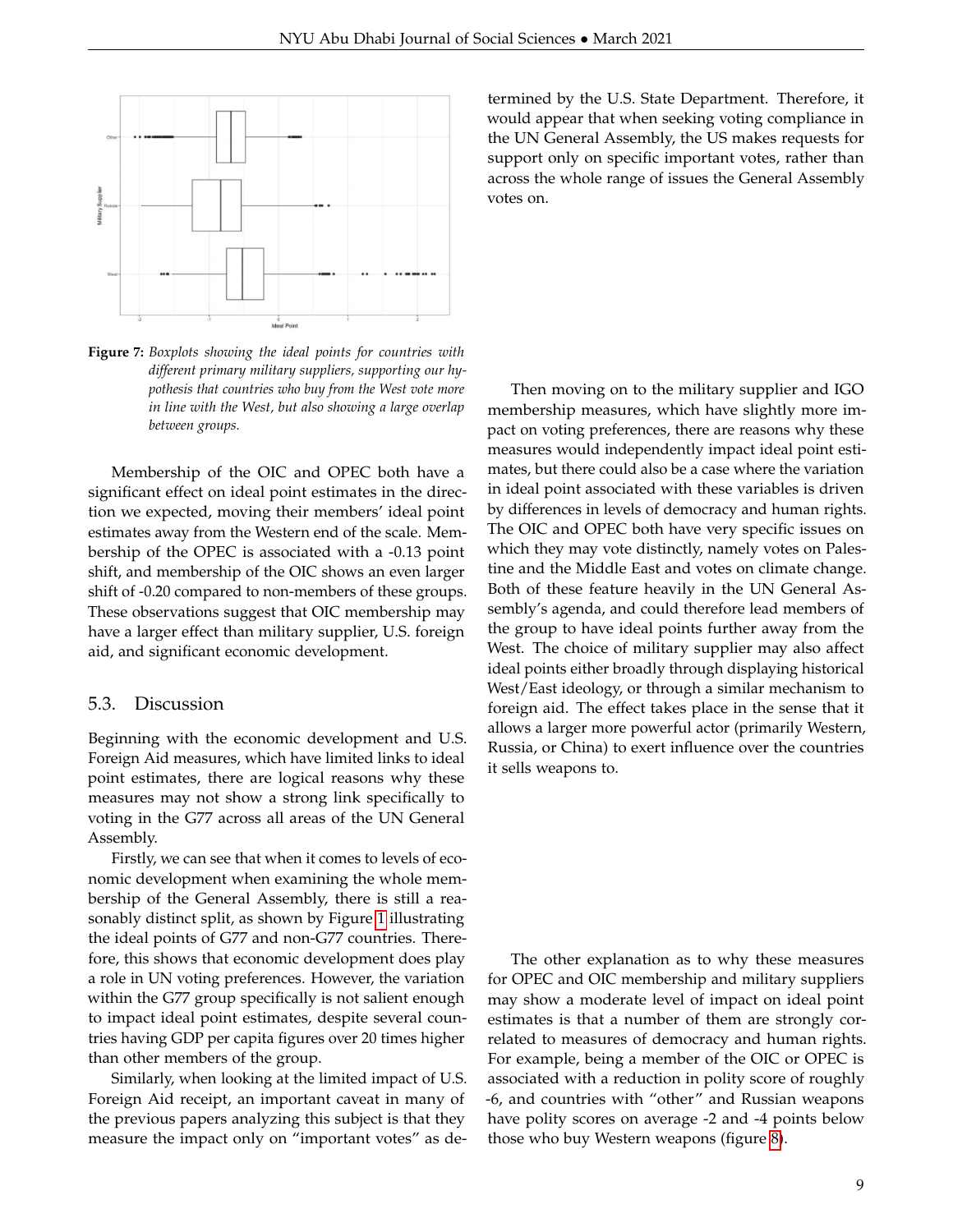<span id="page-9-0"></span>

**Figure 8:** *Boxplot showing the polity score distributions for countries with different military suppliers, highlighting that countries who buy from the West tend to be much more democratic than countries who buy from Russia.*

This correlation with democracy and human rights may also explain the unexpectedly high impact of the regional control on ideal points, where countries in Africa and Latin America, and the Caribbean, were associated with a shift of 0.11 and 0.23 away from countries from Asia-Pacific. This correlation may be due to the effect of regional organizations, such as the African Union or the Organisation of American States. However, the fact that African and Latin American countries have polity scores that are on average 1.5 and 8 points above countries from the Asia-Pacific may also play a role in why their ideal points (particularly for Latin America) are closer to the West (figure [9\)](#page-9-1).

<span id="page-9-1"></span>

**Figure 9:** *Boxplot showing the polity score distributions for countries from different regions, shows that the countries from Latin America and the Caribbean have much higher levels of democracy than Asia-Pacific and Africa.*

The differences in polity score for military suppliers and region closely mirror the difference in ideal point estimates among these groups. This suggests that even though the military supplier and region variables are independently significant when controlling freedom house status and polity score, some of the variation these measures seem to show may still be driven by different levels of democracy and human rights. While this raises questions around multicollinearity, the fact that these measures are all independently statistically significant shows that they are all likely to have some effect. The interaction of these factors in the UN voting preferences could provide interesting further research.

This issue of isolating the effects of specific variables is highlighted by the examples of Uruguay and Oman. Uruguay has an average ideal point of -0.13, while Oman has an ideal point with an average of -1.03, putting these countries at almost opposing ends of the G77 group. Both countries have a relatively high and growing GDP per capita, western weapons imports, and low levels of US foreign aid. However, these countries have significantly different democracy and human rights scores, Uruguay with a polity score of 10, and Oman with a polity score below -8. Despite this stark difference in democracy and human rights scores, it is difficult to conclude whether the difference in ideal points here is actually driven by differences in democracy and human rights, or whether the ideal points are impacted directly by Oman's OIC membership, or by Uruguay being a part of Latin America.

Finally, the results around democracy and human rights demonstrate higher impact on ideal point compared to other variables. The impact on voting preferences is also non-linear and both these findings have plausible explanations. Compared to regional issues, which would split countries with different military suppliers, democracy, and human rights (as a broad issue) are discussed much more directly at the UN compared to the other issues. This means it is more likely to split countries based on their different preferences surrounding this issue.

Secondly, unlike issues such as economic development, which almost all countries see as a broadly good thing but disagree on the best pathway, some countries seek to intentionally promote democracy and human rights, while others actively seek to oppose and block its external influences, perceiving it as a threat to their domestic legitimacy and power. This also explains the non-linearity of the effect of democracy and human rights on voting preferences, as it is countries with the lowest scores who actively oppose the promotion of democracy and human rights. Comparing these to *Partially Free* countries, who may strive for the same democratic ideals as *Free* countries but have had limited success in implementing them, the non-linear impact of the democracy and human rights measures is under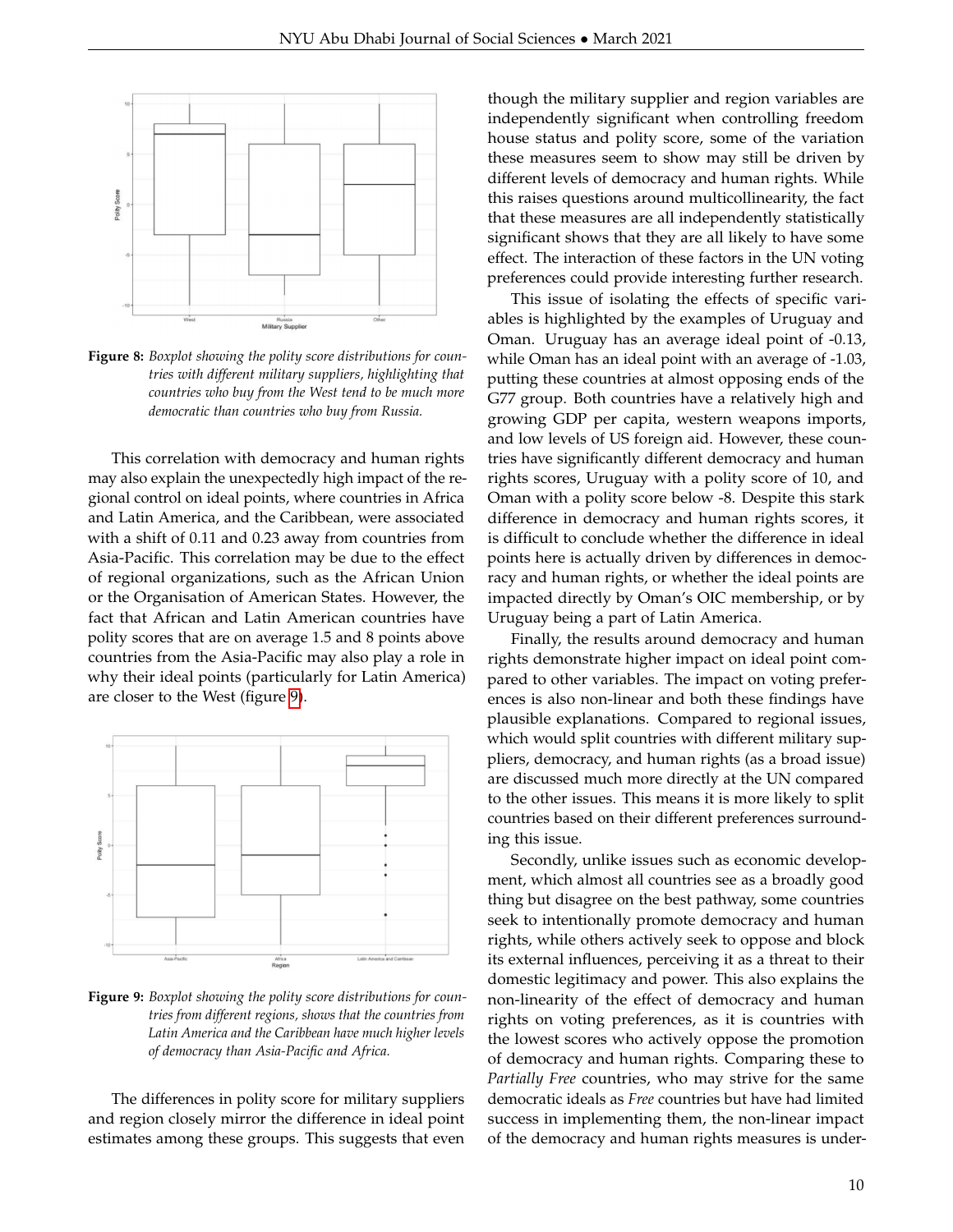standable.

Despite these conclusions about the effect of democracy and human rights on ideal points, it is still unclear whether countries have consistent voting preferences across different thematic issues that appear on the UN agenda. For example, on issues relating to economic development, we may see different voting preferences (and therefore different splits among the G77) compared to issues relating to human rights, weapons proliferation, or the Palestinian conflict. Therefore, developing specific ideal point estimates for different thematic areas of the UN General Assembly's agenda, such as economic development, human rights, or climate change could provide new insights and potential for further extension of this research.

## 6. Conclusion

From our results, we can broadly split the tested variables into three levels of importance in terms of their impact on a country's ideal point estimate.

Firstly, analyzing levels of economic development and receipt of US Foreign Aid shows that neither of these measures has a strong influence on UN voting preferences among members of the G77 group. Secondly, analyzing the choice of military supplier, OPEC, and OIC membership and region, we found that both of these measures impact voting preference. However, these measures are also strongly correlated with measures of democracy and human rights. Finally, the strongest indicator of UN voting preferences among the G77 group is a country's level of democracy and human rights, which consistently showed a high impact on ideal point estimates across various measures, even when controlling for all other independent variables.

## **REFERENCES**

- <span id="page-10-2"></span>Bailey, Michael A, Anton Strezhnev, and Erik Voeten (2017). "Estimating dynamic state preferences from United Nations voting data". In: *Journal of Conflict Resolution* 61.2, pp. 430–456.
- <span id="page-10-14"></span>Bearce, David H and Stacy Bondanella (2007). "Intergovernmental organizations, socialization, and memberstate interest convergence". In: *International Organization*, pp. 703–733.
- Brazys, Samuel and Diana Panke (2017). "Analysing Voting Inconsistency in the United Nations General Assembly". In: *Diplomacy & Statecraft* 28.3, pp. 538– 560.
- <span id="page-10-8"></span>Carter, David B and Randall W Stone (2015). "Democracy and multilateralism: the case of vote buying in the UN General Assembly". In: *International Organization* 69.1, pp. 1–33.
- <span id="page-10-9"></span>Dreher, Axel, Peter Nunnenkamp, and Rainer Thiele (2008). "Does US aid buy UN general assembly votes? A disaggregated analysis". In: *Public Choice* 136.1-2, pp. 139–164.
- <span id="page-10-10"></span>Dreher, Axel and Jan-Egbert Sturm (2012). "Do the IMF and the World Bank influence voting in the UN General Assembly?" In: *Public Choice* 151.1-2, pp. 363– 397.
- <span id="page-10-12"></span>Fearon, James D and Bertel Hansen (2018). *The arms trade, international alignments, and international conflict*. Tech. rep. Working Paper—Stanford University and University of Copenhagen.
- <span id="page-10-3"></span>Gartzke, Erik (1998). "Kant we all just get along? Opportunity, willingness, and the origins of the democratic peace". In: *American Journal of Political Science*, pp. 1– 27.
- <span id="page-10-6"></span>— (2000). "Preferences and the democratic peace". In: *International Studies Quarterly* 44.2, pp. 191–212.
- <span id="page-10-7"></span>Hug, Simon and Richard Lukács (2014). "Preferences or blocs? Voting in the United Nations human rights council". In: *The review of international organizations* 9.1, pp. 83–106.
- <span id="page-10-11"></span>Hwang, Wonjae, Amanda G Sanford, and Junhan Lee (2015). "Does Membership on the UN Security Council Influence Voting in the UN General Assembly?" In: *International Interactions* 41.2, pp. 256–278.
- <span id="page-10-5"></span>Kim, Soo Yeon and Bruce Russett (1996). "The new politics of voting alignments in the United Nations General Assembly". In: *International organization*, pp. 629–652.
- Oneal, John R and Bruce Russett (1999). "Is the liberal peace just an artifact of Cold War interests? Assessing recent critiques". In: *International Interactions* 25.3, pp. 213–241.
- <span id="page-10-13"></span>Pauls, Scott D and Skyler J Cranmer (2017). "Affinity communities in United Nations voting: Implications for democracy, cooperation, and conflict". In: *Physica A: Statistical Mechanics and its Applications* 484, pp. 428–439.
- <span id="page-10-4"></span>Signorino, Curtis S and Jeffrey M Ritter (1999). "Tau-b or not tau-b: Measuring the similarity of foreign policy positions". In: *International Studies Quarterly* 43.1, pp. 115–144.
- <span id="page-10-1"></span>Toye, John (2014). "Assessing the G77: 50 Years after UNCTAD and 40 Years after the NIEO". In: *Third World Quarterly* 35.10, pp. 1759–1774.
- <span id="page-10-0"></span>Vihma, Antto, Yacob Mulugetta, and Sylvia Karlsson-Vinkhuyzen (2011). "Negotiating solidarity? The G77 through the prism of climate change nego-